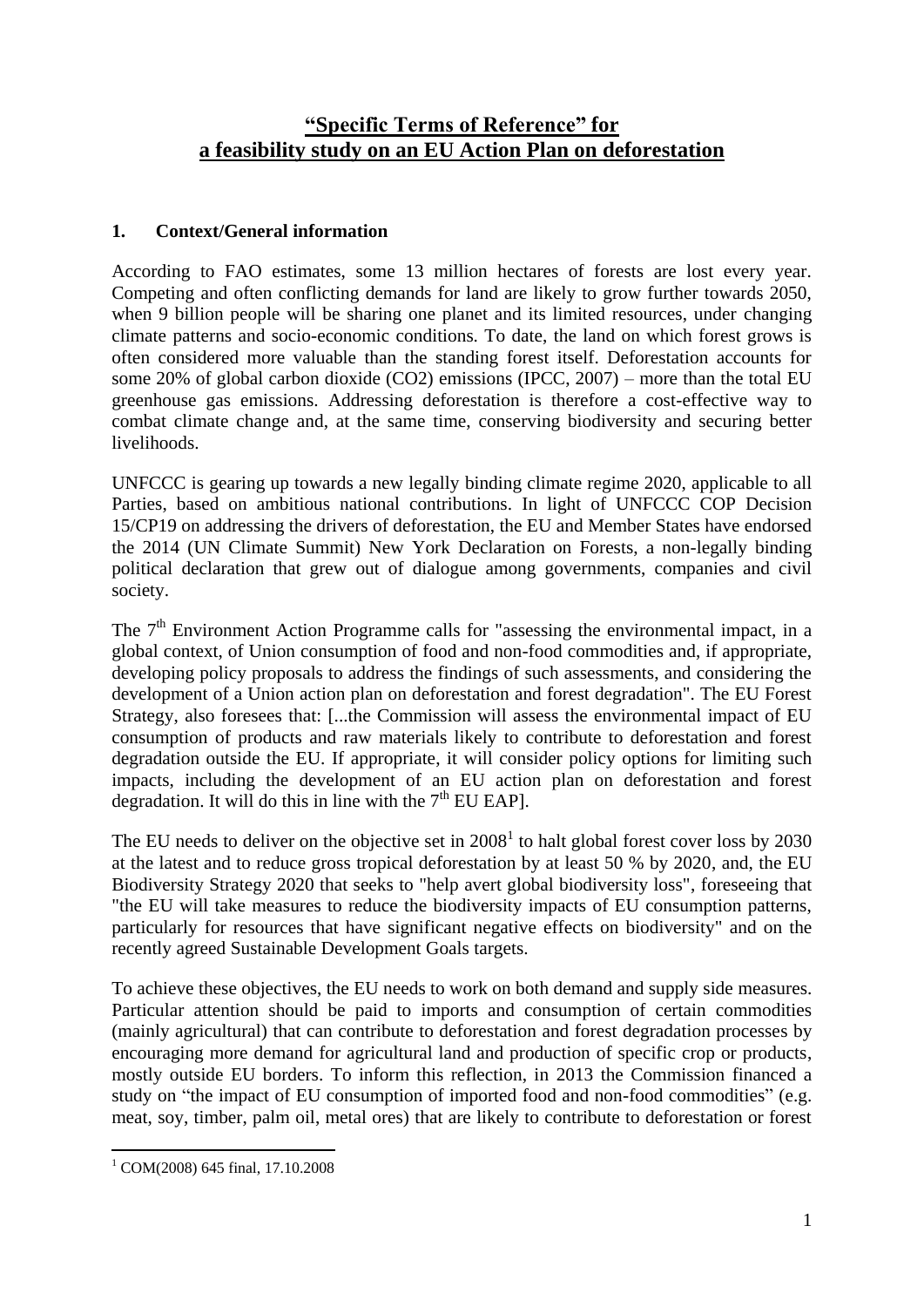degradation. These results are now publicly available and are informing further debate and studies on this topic. On 26 - 27 May 2014, a Conference was organised on this topic and provided useful inputs to inform the further assessment and the feasibility of developing an Action Plan on deforestation<sup>2</sup>.

## **2. Subject of the request**

A specific study is needed to further define and assess policy options available to step up EU action on deforestation and forest degradation. Among a number of cross sectorial studies and initiatives, EU thematic policies and legislation, the study can draw and build on information generated, *inter alia*, by the FLEGT Action Plan Evaluation, the EU Timber Regulation review, the ongoing work on the Circular Economy package and Trade and Investment strategy, the recently agreed UN SDG targets and the outcomes of the UNFCCC COP 21 in Paris.

The study should produce original and innovative thinking on policy options without duplicating recently completed and ongoing studies funded by the European Commission and by other entities such as ENGOs, private sector operators, EU MS and international organisations. The contractor will receive a preliminary list of recent studies as reference material. In its broader approach, this assessment should be guided by the relevant existing objectives and commitments taken by the EU at international level, by the ten priorities of the Juncker Commission and the EC 'Better Regulation' agenda , which includes assessing the effectiveness, efficiency, relevance, coherence and EU added value of any proposed policy  $option<sup>3</sup>$ .

The outcomes of this assessment will inform broader decisions by the European Commission on any future EU international forest strategy, which includes considering the feasibility of an action plan or other suitable instrument containing specific measures to tackle deforestation and forest degradation, as mentioned in the  $7<sup>th</sup>$  EAP and the Forest Strategy.

### **3. Tasks to be performed, guide and details of how the tasks are to be carried out, meetings to be held**

The objective of the study is broken down into 3 main tasks:

**TASK 1**: The first TASK aims at conducting a comprehensive mapping exercise of existing EU policy, legislation and initiative that can address, directly or indirectly, the drivers of deforestation and forest degradation within and outside EU borders. The exercise includes mapping actions undertaken at national level by MS and/or relevant stakeholders, including private sector operators and main industrial players. All relevant policy areas and main legislative acts should be considered, such as those concerning Trade and Investment, Common Commercial Policy, Development and International Cooperation, Internal Market, Agriculture and Fisheries, Environment, Consumer Protection, Energy, Climate Change, Sustainable Production and Consumption, EU and international forest policies, including the FLEGT Action Plan. The mapping exercise will result in a reasoned and analytical inventory

<sup>1</sup> <sup>2</sup> [http://ec.europa.eu/environment/forests/impact\\_deforestation.htm](http://ec.europa.eu/environment/forests/impact_deforestation.htm)

<sup>&</sup>lt;sup>3</sup> [http://ec.europa.eu/smart-regulation/index\\_en.htm](http://ec.europa.eu/smart-regulation/index_en.htm)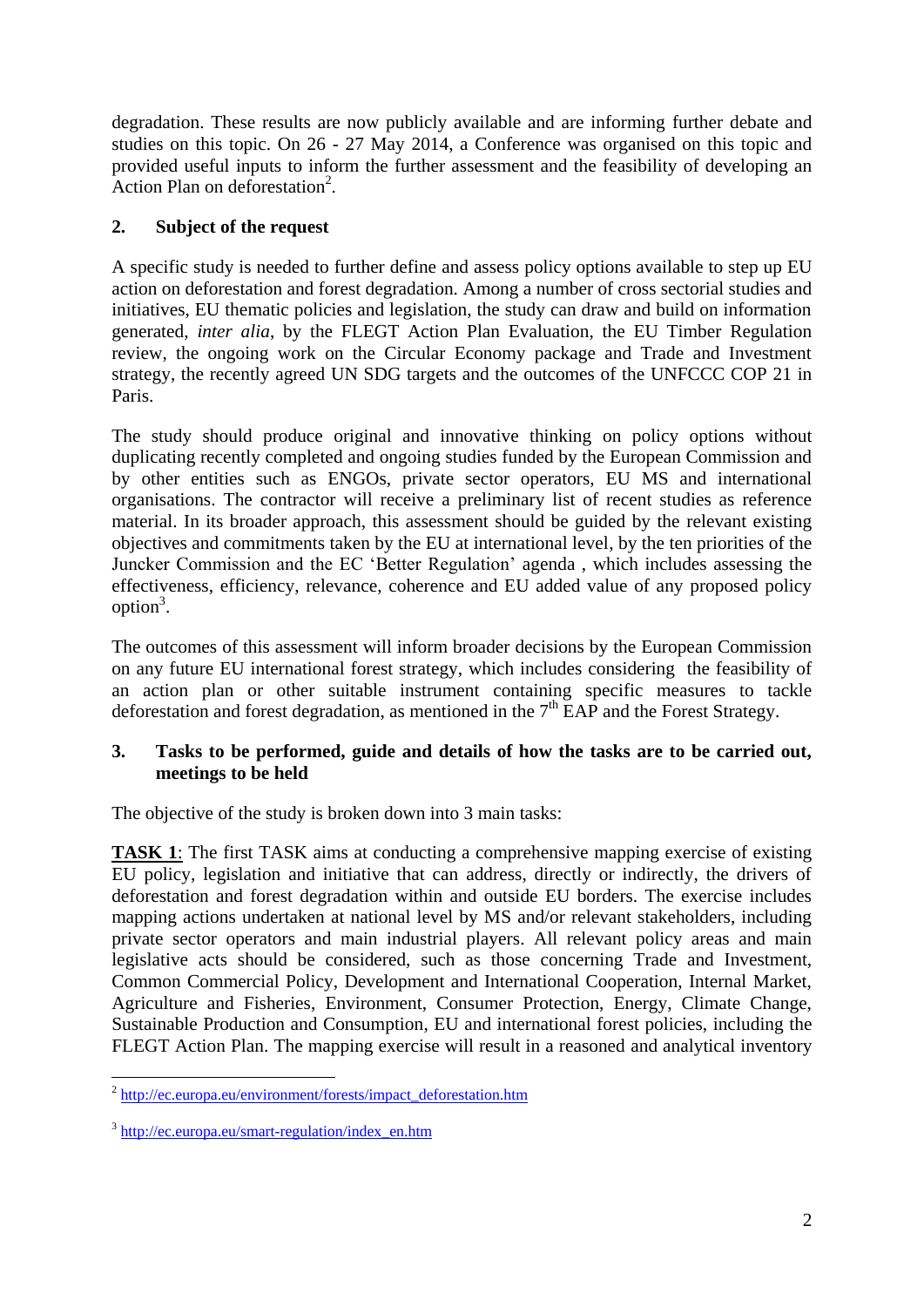of existing and forthcoming policy and legal instruments and describe how any identified item has potential to, and how it can, address deforestation and forest degradation. The analysis should also indicate where the responsibilities to implement and enforce the policy/legislation lay, and its nature (voluntary, regulatory, market based instrument etc.). It is expected that TASK1 would use about 30% of the budget and will be carried out within the first three months of the contract.

**TASK 2:** Based on the result of TASK1 and relevant literature review (desk based), to identify and assess the policy options that can address the drivers of deforestation and forest degradation at global scale. The options will be tested in qualitative and – to the extent possible – in quantitative terms including the likely economic (as well as administrative), social and environmental impacts within time periods that cover until 2030 and, using existing foresight scenarios, until 2050 if possible. The role played by private sector operators should be subject to a specific analysis in order to assess cost and benefits of any identified policy option. Each option should consider how mainstreaming into existing policies and legislation could be achieved and through which instruments and coordination mechanisms within the EC and at EU level. The report should propose concrete recommendations on the priorities, subsequent steps, risks and opportunities that any action/policy could address . TASK2 would use about 50% of contracted resources.

**TASK3:** The third TASK focusses on preparing information material {for future stakeholders' consultations (that will be organised by the Commission at a later stage)} and dissemination of the results. A first deliverable consists in preparing a comprehensive questionnaire with open and closed questions, based on the results of the previous tasks and on the assessment of the proposed policy options,. The second deliverable is to present the partial or complete results of the overall study in at least four meetings in Brussels (mission costs for the contractor should be budgeted for) for dissemination purposes and for coordination with the responsible EC services. The contractor should also budget for a kick off meeting in Brussels where the methodology will be presented and discussed with the Commission services. If necessary to maximise efficiency and best use of resources, the Commission may propose amendments to the proposed methodology. This TASK would use about 20% of contracted resources. Organisational costs such as hiring meeting rooms, interpretation, ancillary service and travel costs for the participants are not covered under this contract.

### **4. Estimated expertise requirement**

The contractor is expected to provide technical assistance and expert analysis/assessment by deploying a team of at least three specialists on: policy impact assessment and EU policy making in relevant EU thematic policy areas, the economics of relevant commodity supply chains (such as palm oil, cocoa, coffee, soy, meat,) including the role of finance and financial markets and chain of custody/traceability systems. Given the wide range of EU policies that needs to be analysed, at least two experts shall have 10 years of proven experience in performing thematic policy analysis and policy options assessment at EU level. Legal expertise in the team is a prerequisite; experience in development cooperation and support to third countries is an asset. The work will be carried out over a period of 8 months and does not foresee missions other than to Brussels for the activities specified in these Terms of Reference.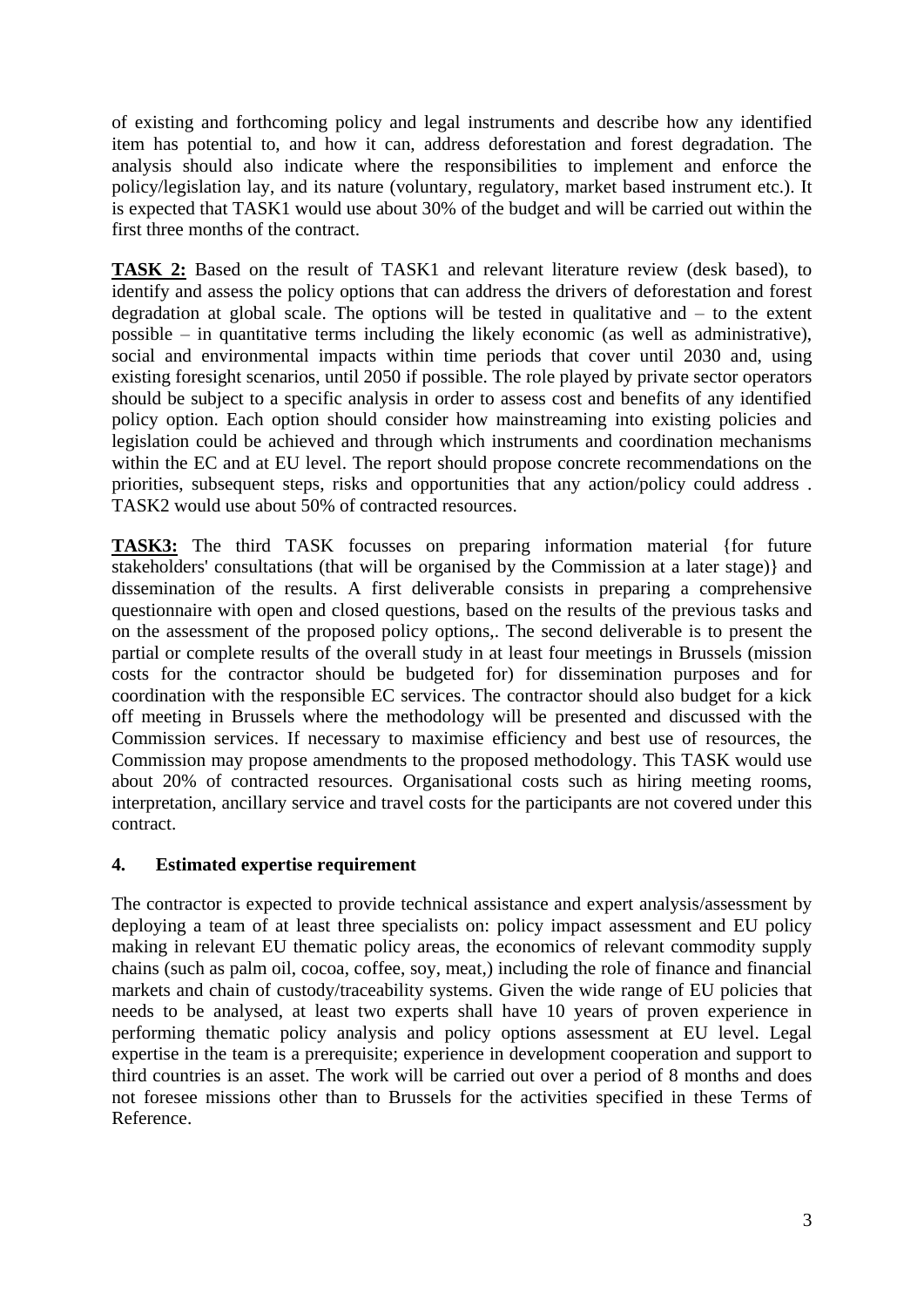#### 5. **Deliverables**

The deliverables would consist of:

- One inception report outlining TASK1 (up to 20 pages +inventory and Annexes, if needed);

- One interim report on TASK2 (up to 30 pages + annexes);

- One interim report on TASK3 (up to 10 pages + annexes);

- One final report summarising the findings of the three TASKS (up to 50 pages).

#### **6. Estimated timetable**

| <b>Months</b><br>from<br>signature of<br>the contract | <b>Deliverable</b>                                           | <b>TASK</b>    |
|-------------------------------------------------------|--------------------------------------------------------------|----------------|
| 1                                                     | Kick off meeting in Brussels                                 |                |
| $\overline{\mathbf{3}}$                               | TASK1 report                                                 | 1              |
| 5                                                     | TASK 2 report                                                | $\overline{2}$ |
| 5                                                     | TASK 3 – delivery of questionnaire                           | 3              |
| $\overline{7}$                                        | TASK 3 - report                                              | 3              |
| $5 - 8$                                               | TASK 3 presentation of partial or complete study<br>outcomes | 3              |
| 8                                                     | Final report                                                 | 1/2/3          |

### **7. Budget**

The maximum budget available is 150.000 Euro.

### **8. Award criteria**

### **Award criteria 1 –Methodology (maximum points: 50)**

This criterion assesses the suitability and strength of the proposal as measured against the requests in terms of the technical content, completeness, originality of ideas (where appropriate) and proposed effort..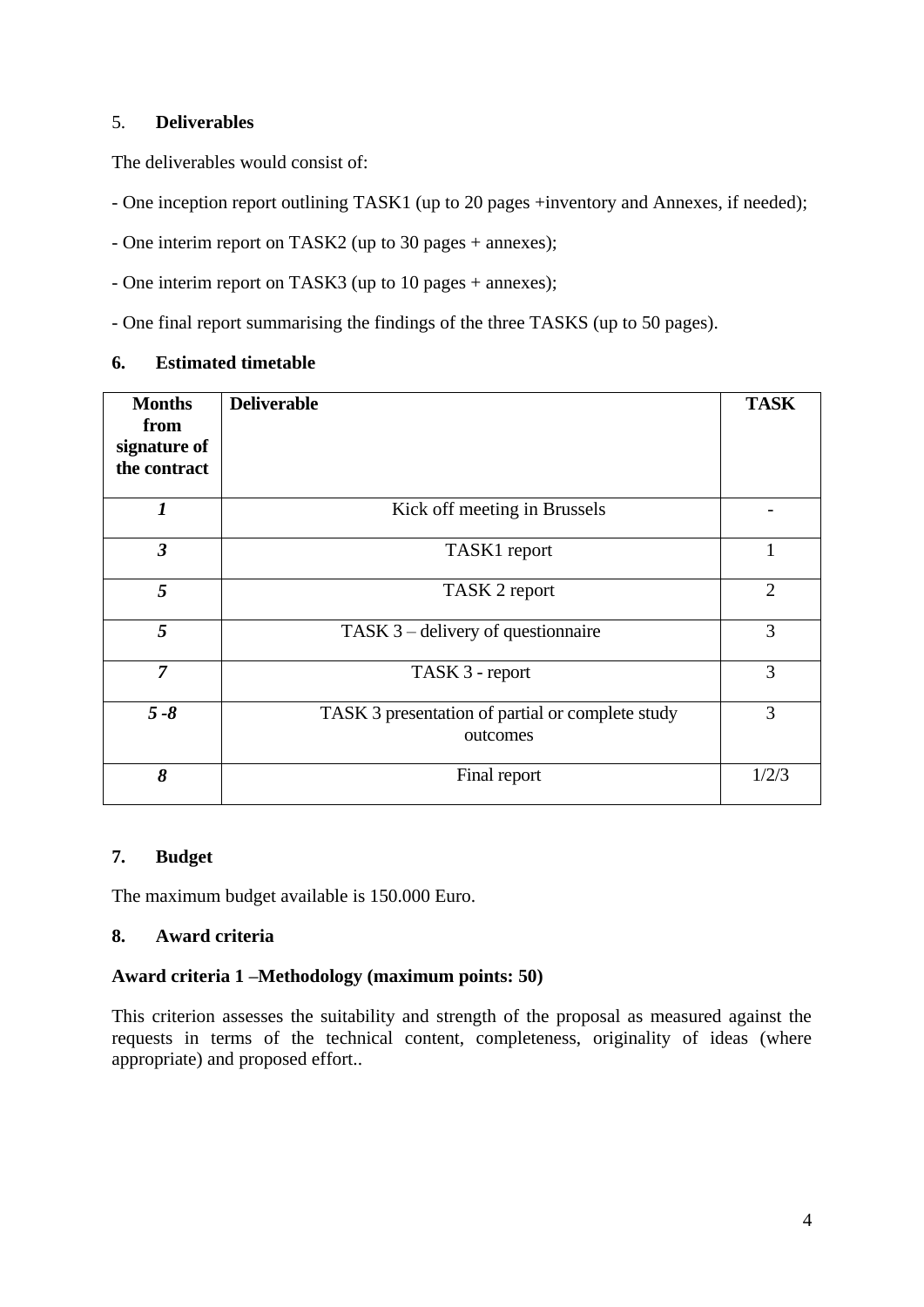### **Award criteria 2 – Project management and availability (maximum points: 30)**

This criterion relates to the quality of project planning, the organisation of the team with a view to managing a study of this nature and the availability of the resources for the completion of the contractual tasks

### **Award criteria 3 – Quality control measures (max points: 20)**

This criterion will assess the quality control system applied to the service foreseen in these illustrative tasks concerning the quality of the deliverables, such as the language quality check, and continuity of the service in case of absence of a member of the team. The quality system should be detailed in the tender and specific to the tasks at hand; a generic quality system will result in a low score.

A maximum of 50 points will be attributed to criterion 1, a maximum of 30 points will be attributed to criterion 2, and a maximum of 20 points will be attributed to criterion  $3<sup>4</sup>$ . In addition a minimum threshold will be set up under this system of points:

- Technical sufficiency levels: Selected companies will have to score a minimum of 25, 15 and 10 points under criteria 1, 2 and 3 respectively, with a minimum total of 65 points*.*

Tenders scoring less than 65 in the overall points total or less than 50% in the points awarded for a single criterion will be excluded from the rest of the assessment procedure. Since assessment of the tenders will focus on the quality of the proposed services, tenders should elaborate on all points addressed by these specifications in order to score as many points as possible. The mere repetition of mandatory requirements set out in these specifications, without going into details or without giving any added value, will only result in a very low score. In addition, if certain essential points of these specifications are not expressly covered by the tender, the Commission may decide to give a zero mark for the relevant qualitative award criteria.

The bid offering the best value for money will be chosen, provided that the minimum number of points cited above is achieved. Best value for money will be calculated as follows:

- All bids that do not reach the stated technical sufficiency levels for each individual award criteria will not be considered for contract award.
- All bids that have passed the individual levels and score 65 or higher are deemed to be technically sufficient. Then the price is divided by the total number of points awarded to obtain the price-quality ratio. The award of the contract will be made in accordance with the lowest ratio.

The Commission reserves the right not to select any tender if the amounts tendered exceed the budget envisaged for the particular piece of work or to reject any offers that do not comply with the pre-agreed rates in the framework contract.

 $\overline{4}$ While this is a typical standard approach, the Commission may apply different weighting for specific services.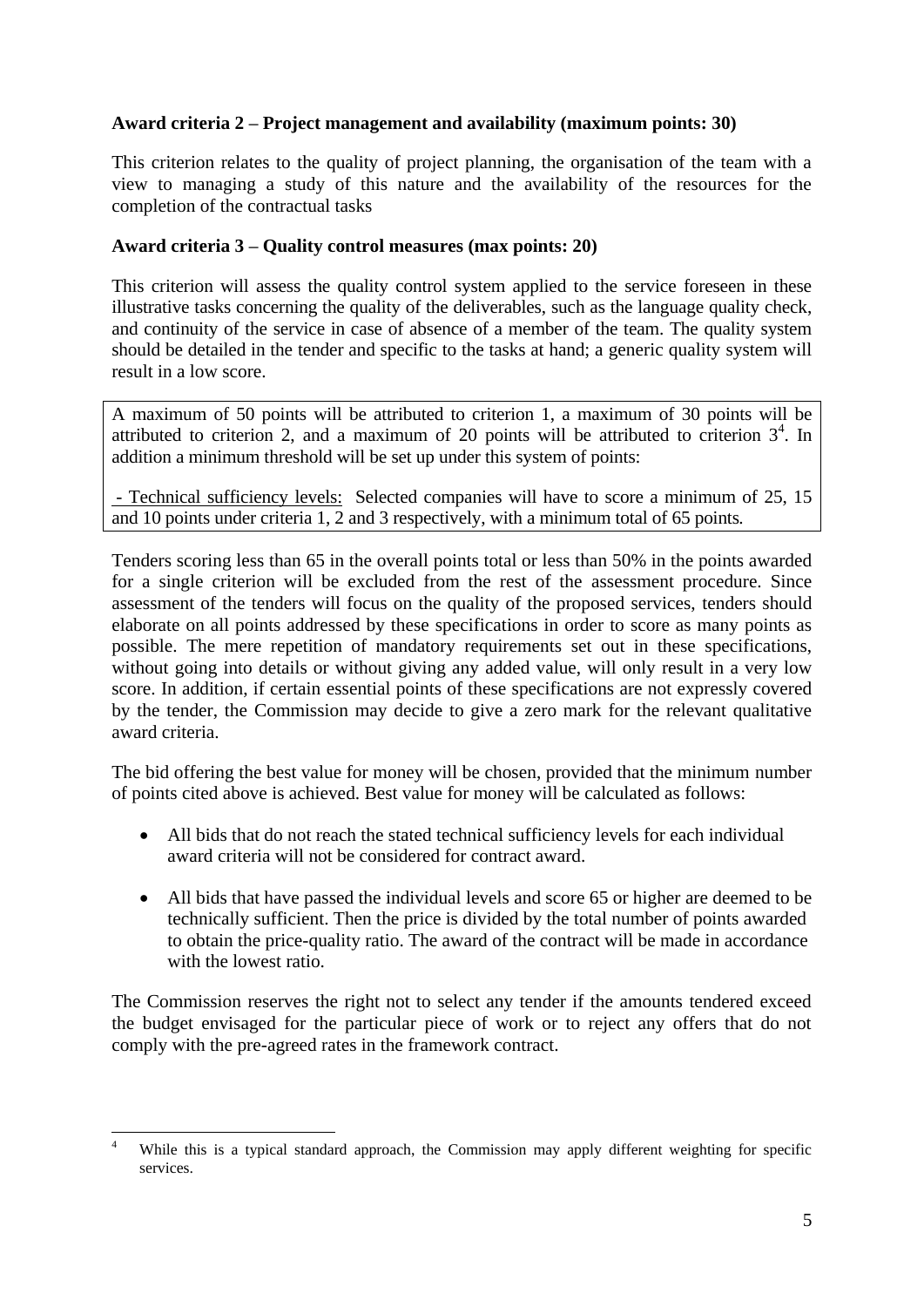# **CONTENT, STRUCTURE AND GRAPHIC REQUIREMENTS OF THE FINAL DELIVERABLES**

All studies produced for the European Commission and Executive Agencies shall conform to the corporate visual identity of the European Commission by applying the graphic rules set out in the European Commission's Visual Identity Manual, including its logo<sup>5</sup>.

The Commission is committed to making online information as accessible as possible to the largest possible number of users including those with visual, auditory, cognitive or physical disabilities, and those not having the latest technologies. The Commission supports the [Web](http://www.w3.org/TR/WCAG20/)  [Content Accessibility Guidelines 2.0](http://www.w3.org/TR/WCAG20/) of the W3C.

For full details on Commission policy on accessibility for information providers, see: [http://ec.europa.eu/ipg/standards/accessibility/index\\_en.htm](http://ec.europa.eu/ipg/standards/accessibility/index_en.htm)

Pdf versions of studies destined for online publication should respect W3C guidelines for accessible pdf documents. See <http://www.w3.org/WAI/>

#### **Final study report**

The final study report shall include:

- An abstract of no more than 200 words and an executive summary of maximum 6 pages, both in English and French.
- The following standard disclaimer:

*"The information and views set out in this study are those of the author(s) and do not necessarily reflect the official opinion of the Commission. The Commission does not guarantee the accuracy of the data included in this study. Neither the Commission nor any person acting on the Commission's behalf may be held responsible for the use which may be made of the information contained therein."*

- Specific identifiers which shall be incorporated on the cover page provided by the Contracting Authority.

#### **Publishable executive summary**

The publishable executive summary shall be provided in both English and French and shall include:

The following standard disclaimer:

*"The information and views set out in this study are those of the author(s) and do not necessarily reflect the official opinion of the Commission. The Commission does not guarantee the accuracy of the data included in this study. Neither the Commission nor any person acting on the Commission's behalf may be held responsible for the use which may be made of the information contained therein."* 

 $\frac{1}{5}$ The Visual Identity Manual of the European Commission is available upon request. Requests should be made to the following e-mail address: [comm-visual-identity@ec.europa.eu](mailto:comm-visual-identity@ec.europa.eu)